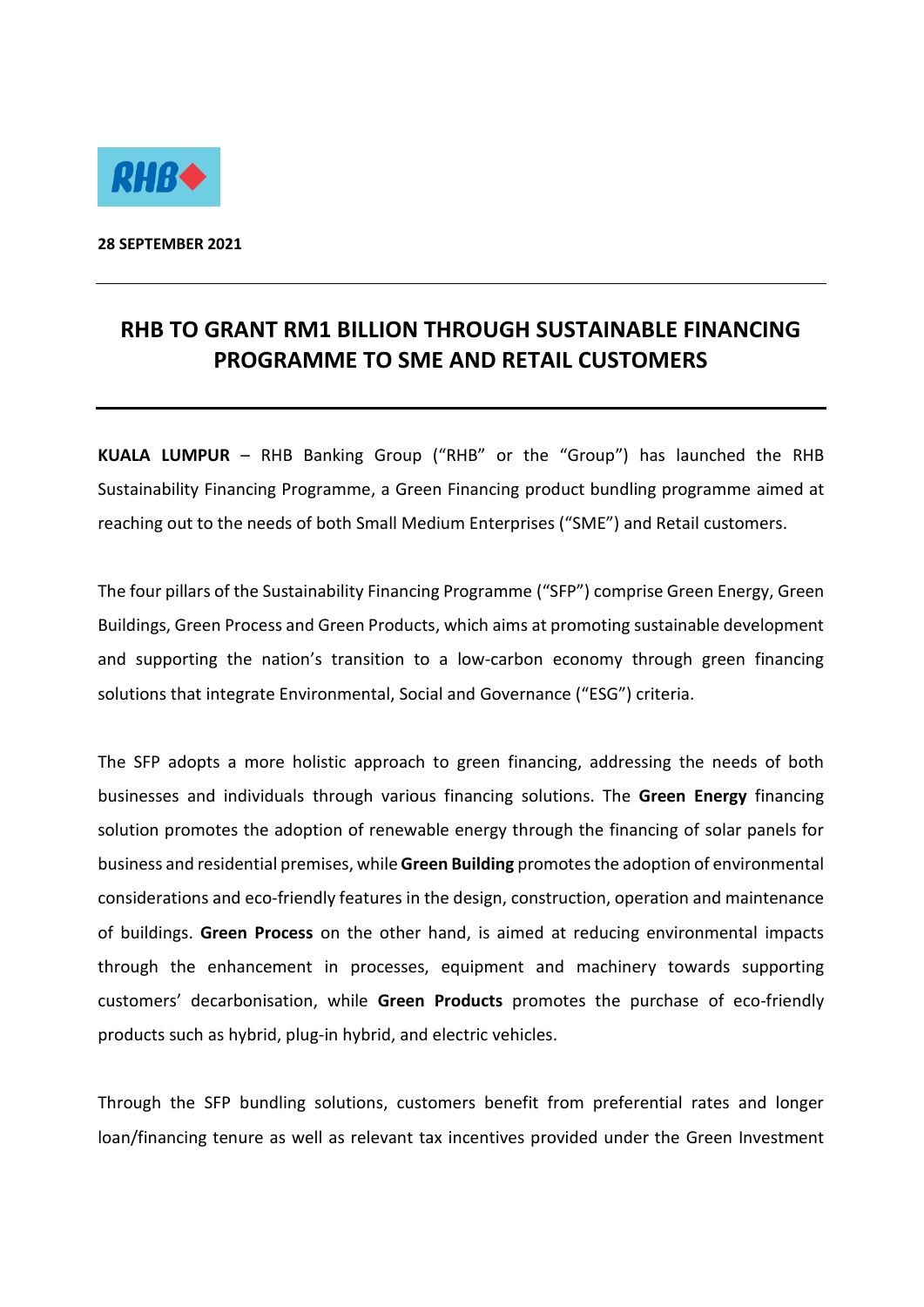Tax Allowance ("GITA") and Green Income Tax Exemption ("GITE") on their chosen facilities. SME customers may apply for financing facilities for Renewable Energy, Construction, Working Capital, and Capital Expenditure ("CAPEX"), with financing amount up to RM10 million and tenures of up to 15 years, with a high margin of financing and competitive rates.

Retail customers can enjoy personal financing for Solar Panel purchases for up to RM100,000 with margin of financing of up to 100%, over a maximum tenure of 7 years at attractive rates. Under this personal financing programme, customers are offered an All Risks insurance policy at an attractive premium rate whereby they are covered and protected from risks from damages such as fire, special perils, and accidental damage.

Customers can also enjoy Auto Financing rates for hybrid, plug-in hybrid and electric vehicles for as low as 1.99% (flat rate equivalent) across all financing tenures for up to 9 years amounting to a maximum facility of RM500,000. Customers are also entitled to an additional discount of up to 10% in insurance premium when they opt to purchase Motor Insurance for their hybrid, plug-in hybrid, and electric vehicles with RHB Insurance.

"Financial institutions play a vital role in delivering the country's Intended Nationally Determined Contribution ("INDC") which embodies efforts to reduce the country's greenhouse gas ("GHG") emissions intensity of GDP by 45% by 2030 relative to its emission intensity of GDP in 2005. The RHB Sustainability Financing Programme complements our existing green financing commitment and supports the nation's aspirations in transitioning to a low-carbon and climate-resilient economy.

Guided by our Sustainability Framework, the Group continues to engage and nurture our customers towards adopting sustainable practices in their business and operations, and create awareness among consumers on the importance of choosing eco-friendly products or sustainable financing solutions for a healthier living environment. We target to grant a total of RM1 billion in new financing via the RHB Sustainability Financing Programme by 2025," said Dato' Khairussaleh Ramli, Group Managing Director and CEO of RHB Banking Group.